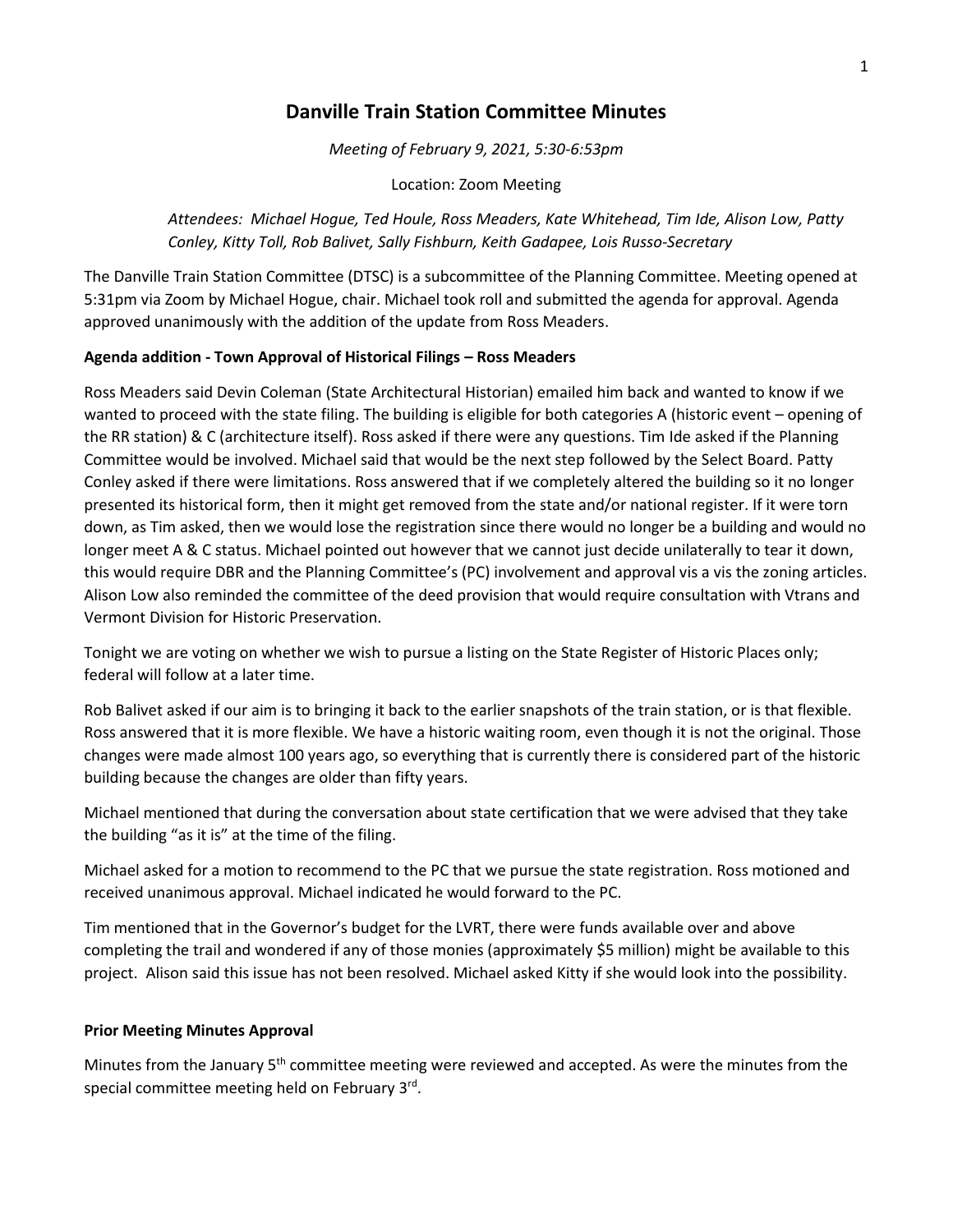## **Use Team – Kate Whitehead co-chair**

Kate and Patty mentioned that the team connected with eight communities re: ownership, current uses, grants, allocation of expenses, and how the building ties into the LVRT. There was a mix of town owned, private ownership and one building owned by a nonprofit:

## **Town Owned Depots:**

### **Hardwick: Historical Society**

Vtrans Grant & smaller grants: \$170,000 to renovate. Historical society leases the space. Use: museum; private donations from members and an endowment helps covers expenses and upkeep. Shared cost between Town and Historical Society. Possibly add bathrooms in future. East Hardwick site (further up the trail) they are planning for LVRT Trailhead.

## **Wolcott: The Community Library**

The Town took out a loan and did not seek grants for restoration. They've kept costs down by using volunteer labor (i.e. local construction company and the Caledonia County Work Camp). Volunteers are painting the structure. Historical Society was involved in renovations and making certain that the building was as historically accurate as possible. They have had a couple of tenants: PreK and Waldorf school. Tenants paid rent that covered the loan, utilities & maintenance.

The community/public library is back in there now. The Town is paying for utilities and maintenance costs. The library serves coffee and hot chocolate has outdoor and indoor seating for community members. Plans for more gardens, classes & events. There is a covered pavillion close by along the LVRT that acts as the trailhead; has picnic tables, benches, bike racks, kiosk. Used a NBRC grant.

#### **Swanton: Museum for Swanton Historical Society**

Historic Preservation Grants & other grants. LVRT Trailhead. Cost share between Town and Historical Society = utilities (town) and building & grounds (historical society).

## **St. Johnsbury: Chamber of Commerce, Town Offices, NCIC, Bathrooms and Visitor Center**

#### **Town-Owned Trailheads:**

**Hyde Park:** NBRC grant - LVRT Trailhead, parking and covered pavilion planning for new art structures along the trail and up in the Village.

**Johnson:** Private funding is helping to develop LVRT trailhead. Pavilion being built is inspired by the old train station.

## **Privately Owned Depots:**

#### **Greensboro Bend: Residence**

Exterior is historically intact. It's a private residence (though may not be occupied year round?) and the Town has been trying to work with or partner with the owner for a use that ties in with the LVRT.

#### **Morrisville: Restaurant**

The Town sold the station to restaurant owners; beer and pool room – kept building historically intact. Trailhead close by with a kiosk.

**Cambridge:** New building is owned by Smugglers Notch and used as a pumping station for snowmaking. Public cannot access the inside, but exterior has the façade of a train station. NBRC grant covered costs for traihead w/ train themed playground, picnic table, bike repair station and parking. Cambridge Trails committee & partners led the effort.

**Waterbury:** an Amtrak station had a 501-c-3 that bought the building and leased the land from the town. Green Mountain Coffee Roasters had a 20 year lease as the anchor for the building. It was a private/nonprofit/municipal project, and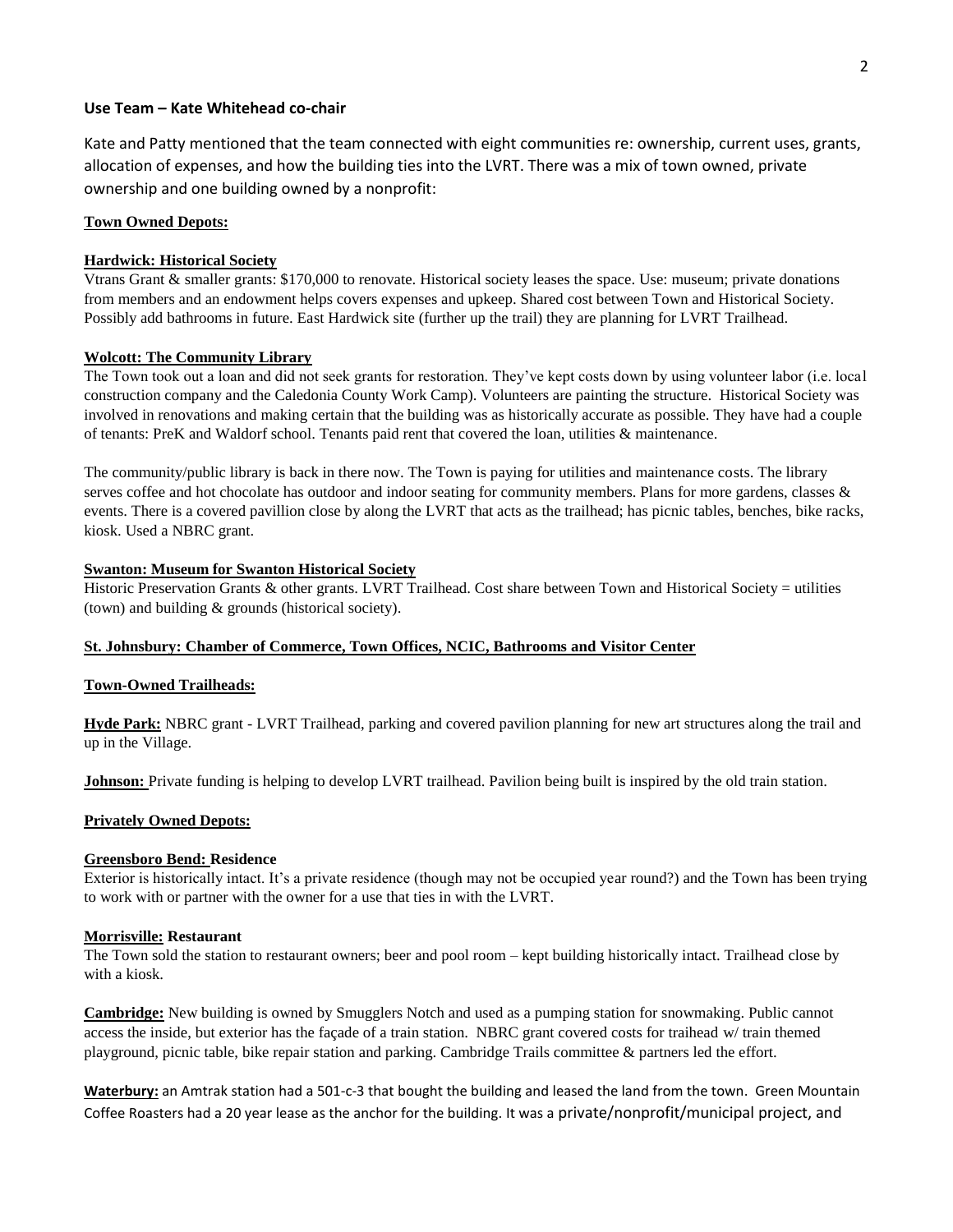much bigger that most of the LVRT depots. The parent company, Keurig, has announced it is relinquishing the lease and moving Green Mountain out of the building.

Kate reiterated that the Historic Society or a municipal use like a town office or library had a presence in all the LVRT buildings.

Patty reviewed the Danville Historical Society minutes of March 1992 meeting on possible uses of the station. There were three top potential uses: Historical Society Museum, using the building to increase connection with schools for educational purposes, and rent part of the building to obtain funds to keep the project afloat. Our thinking seems to parallel the work that was done back in 1992.

Kitty asked whether the school needed any additional space, such as office space. Kate said this was a good question and she doesn't know. Keith Gadapee said this hasn't come up yet, though there was a discussion about opening up one of the offices. Ted said that he thinks the school is always looking for office space. Kate will look talk with the school.

Kate identified the top uses from town surveys, conducted by the V2V project:

- Historical Society presence
- restrooms
- access to water
- food/restaurant/café/ice cream
- community events/community room
- bike shop/ski shop with rentals
- wayfinding
- co-working, incubator space

Kate said we do not want to compete with businesses already in the community. Food was mentioned, but there may be other ways to address that. We would rather drive people into the village. So she sort of crossed that one off her list. The library just refurbished a community room so we should push people toward that. So what is left? Bike shop/rental/ski shop. Or the incubator/co-workspace which would help build community.

On the historical side – Historical Society/museum/wayfinding/space. The community wants access to the building in some way. She asked about the ability to make part of the space available with bathrooms and a small seating area where they could come to warm up, learn about the area, etc.

So the two halves, historical and incubator, would address both tourism needs and local community needs for those who do not have broadband access at home. So we have three areas: recycle side, historic side, and outside with a covered pavilion to address the wayfinding. For the food piece, perhaps a small built-in café with a window to outside. Or vending machines with snacks. Or ice cream in the summer. Or seasonal with food trucks.

Kate also said that the incubator space could still have a real estate office or other use. Michael said that outside display cases could also be made to rent space for postings by realtors or others.

Michael mentioned there was an awning with a west facing window, so perhaps this was a way to purchase food before getting on the train.

Patty asked about a realtor locating to a historic space on the trail. But the one she spoke to has consolidated down to a single office. Even though the market is hot right now, real estate is so volatile with Covid that it would be difficult for a realtor to make a commitment. Patty also reached out to another realtor who thought it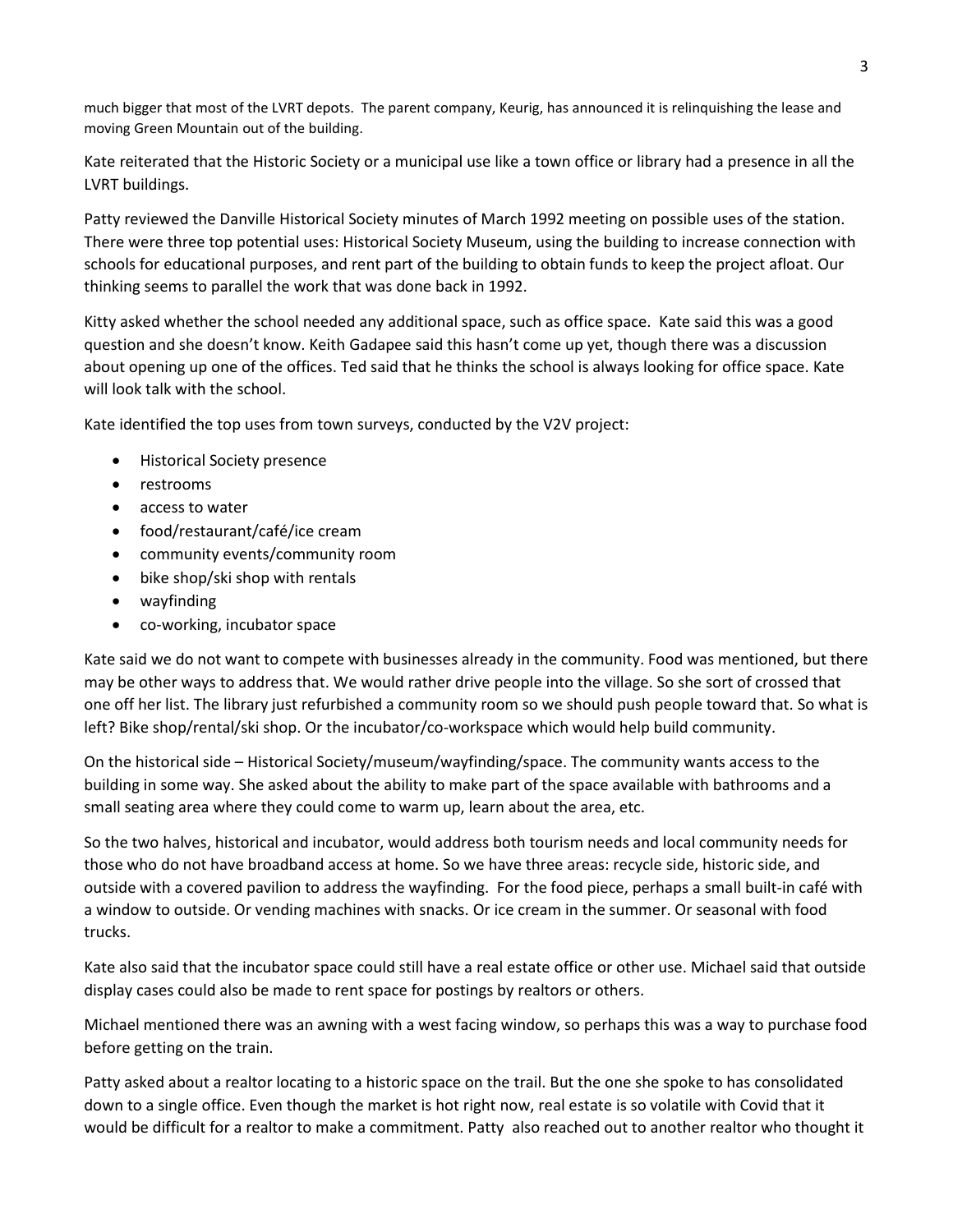was an intriguing proposal, and they do get a lot of traffic from tourists coming to bike or ski, so it might be interesting to have a presence right on the trail. Maybe not an office, but Michael's idea of display booths might work.

Kitty reminded everyone that more realtors are remote these days. Many people go to Zillow and others to review properties versus storefronts. She said ice cream was also suggested to her.

Patty thought perhaps the Chamber might want a presence there.

Ted Houle thinks a ski shop might not work because he does not see much snowshoeing or skiing on the trail over the weekends with all the snow machine traffic. But even fat biking occurs in the winter. Probably only during the week as well. It is used for people walking their dogs during the week. But again, he would never do it on the weekends.

Ross mentioned too that even snow machiners might need to use a bathroom or get warm or get snacks that might help contribute to the costs. Some of these might be easy additions.

Michael said maybe there are things we could add that Marty's does not offer so we become a second stop on the trail after they hit Marty's.

From the discussions, Michael said it feels as though there is a consensus to keep the building as it is with any changes being small additions in and around like the display cases or pavilion-viable uses that fit within the current structure. Sally said we create a space in the freight room that is essentially a blank canvas so that whomever wanted to rent would pay for the fit-out themselves.

Sally asked if we are focused on being open year round; and how many days a week? Because we would need to staff it, and like St. J it would need to be volunteers. So how many days and what times would it be staffed? We need to consider whether volunteers can be counted on to manage the traffic.

Ross talked about the potential for a business in the freight area to show product in the passenger area thus improving exposure. For example, going in to the historic waiting room or the restrooms and seeing some nice bikes and then buying a bike. So he wondered if the historic society would allow a tenant to use part of that space. Patty said that it would depend on what the museum pieces were. If it is mostly pictorial, then certainly that could be feasible. The ticket office area could be secured and locked, but that wouldn't be possible in the rest of the passenger area, so that could certainly work depending on what it is. But the renter showcasing product in that space would have to provide supervision.

Kate's team will explore more about the bike rental/ski shop and incubator idea as well as the co-work space for next month's meeting.

# **Building/Land Team – Sally Fishburn co-chair**

Michael discussed the review of construction documents from 1991 and 2015. He also asked the Town clerk for expenditures on the building. He said it is not clear how the building improved from the 1991 description to where it is today.

Keith asked if the team should look into acquiring some land to help with the parking situation. Kate said this would be worth exploring because she sees people parking there now, and doesn't know how we could restrict trail users from parking in the station lot. Sally said they even pull over on the side of the road where there is no parking to use the trail, so she knows we would have a difficult time restricting it. Michael mentioned a space that might not be state wetland south of the trail that could be a possibility. Sally thinks that it is not wetland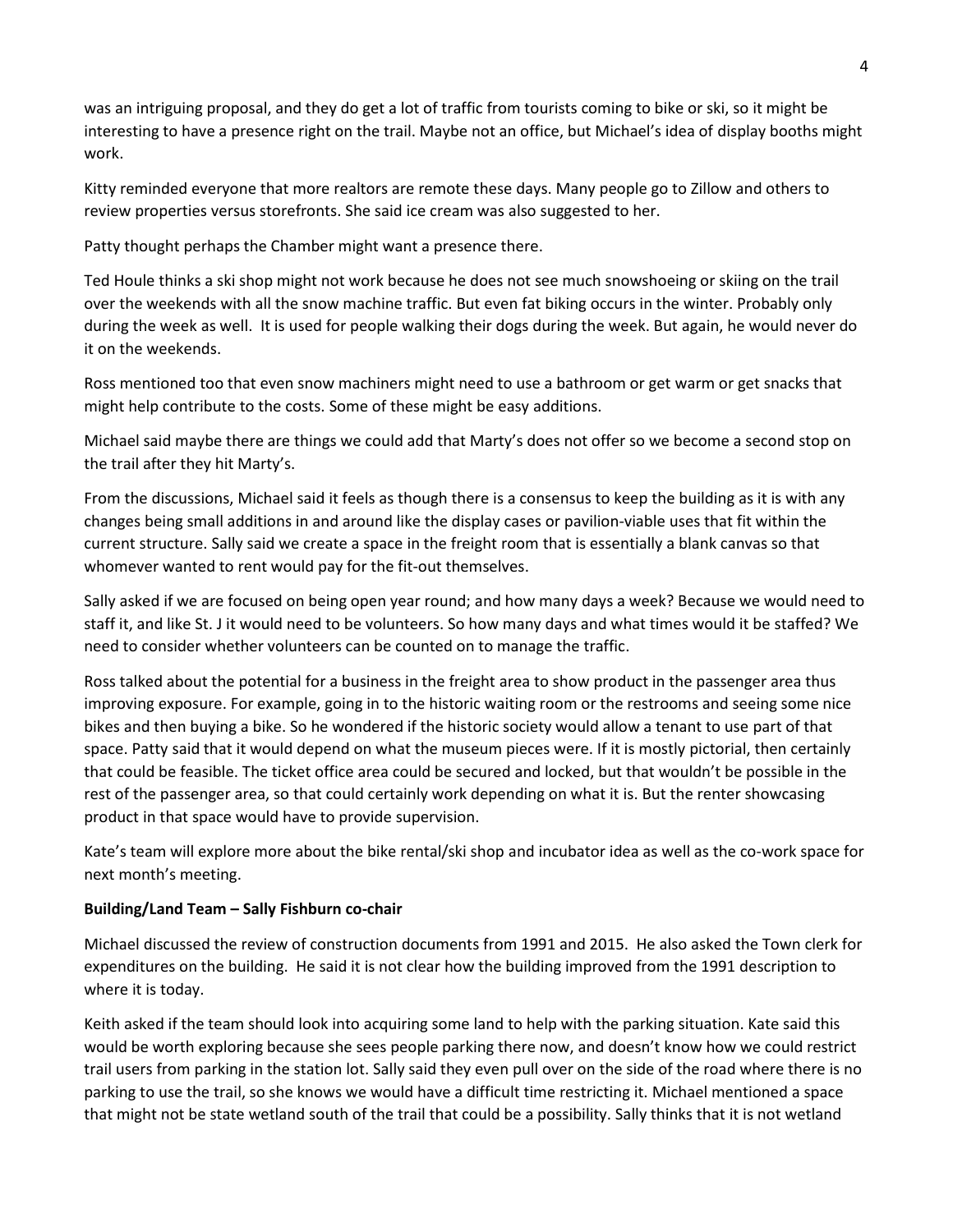based on what she read in the Village to Village report. Tim said he would be willing to talk to the owner south of the station. There was unanimous agreement it was worth exploring.

Sally received approval from the SB to match a grant for hiring a preservation contractor to look at the building (visual inspection only) and list out the priorities of work to be addressed with a cost range on each; going from most to least important. However this review must be delayed until the snow is melted so the contractor can clearly see how the land and building work together. She and Ross are going back to review things and Ross will make drawings. She is getting very familiar with the building. The foundation work and the attic structure were done sometime in the 1990's. The biggest issue she sees is related to drainage. Someone suggested a slab in the basement, but she disagrees, she would put in a French drain and drainage around the building and keep the dirt floor. But overall the building itself is in pretty good shape. She listed a few specific smaller things needing improvement—that will require work but do not impact the overall structural integrity.

Roof, painting, drainage, a few exterior issues especially on the south side. So she feels the estimate for repairs that was submitted in 2015 by GVV is out of line with what she would recommend being done.

Tim was surprised because the foundation looks bad. But Sally said it is a dry stone foundation and may look bad, but structurally it is actually in very good shape. She would love to know who had done the work in the 1990's—which was well done—and when it was specifically. Sally thinks it was around 1996, clearly it was post the 1991 report. Patty will see if she can track down more information about the work and date in the HS documents. Michael will be getting pictures from GVV so maybe it will provide details.

Sally said this should reduce the costs for renovation significantly. She said they will know more soon, but she is encouraged thus far.

Rob mentioned that the recycling area had windows in the direction of the rails. He thinks we should add those back in. Sally agreed, and that was not in the current report, so that would be additional. But everyone agreed that it needs to be made more attractive and enjoyable for sitting in the space. Patty said that there is even a space for a little piazza with tables just outside with planters around. (On the old train platform) Ross said a platform would help with a ramp for getting bikes or snowmobiles inside. Michael suggested perhaps not on the most visible sides. ADA accessibility is also something to consider in terms of a ramp to a platform.

Rob asked the schedule on the chimney. Keith said the board has hired a contractor to take it down, he is not sure when. The SB voted on the money last Thursday.

Michael proposed that we develop more information and economics about our potential uses before we take it out to the community to weigh in. Kitty said sometimes the use of a project looks great but has not considered all the realities involved in making it work. So before we go to the community with anything we need to be sure that anything we present is something we can really make happen. Rob said it would be wonderful to have someplace that has the maple creamies in town. Sally said ice cream sounds wonderful and suggests it be external to the building such as a self-contained stand on the land but not in the building itself.

# **Funding Team – Kitty Toll co-chair**

Michael said there is not much to do fundraising wise since we have not nailed down use and so forth. Kitty asked if we should be getting in the queue now on the Caledonia County Work Camp as well as the St. J Tech School. She also asked if there was any benefit to adding a contractor to the committee who could help with recruiting in-kind contracting work. Sally who is an historic contractor said she would prefer someone else take this on and that it was a good idea to support in kind donation of at least overhead and profit. Kitty agreed you could absolutely accrue those costs to help with some grant matching needs. This could be a great "DIY" Danville